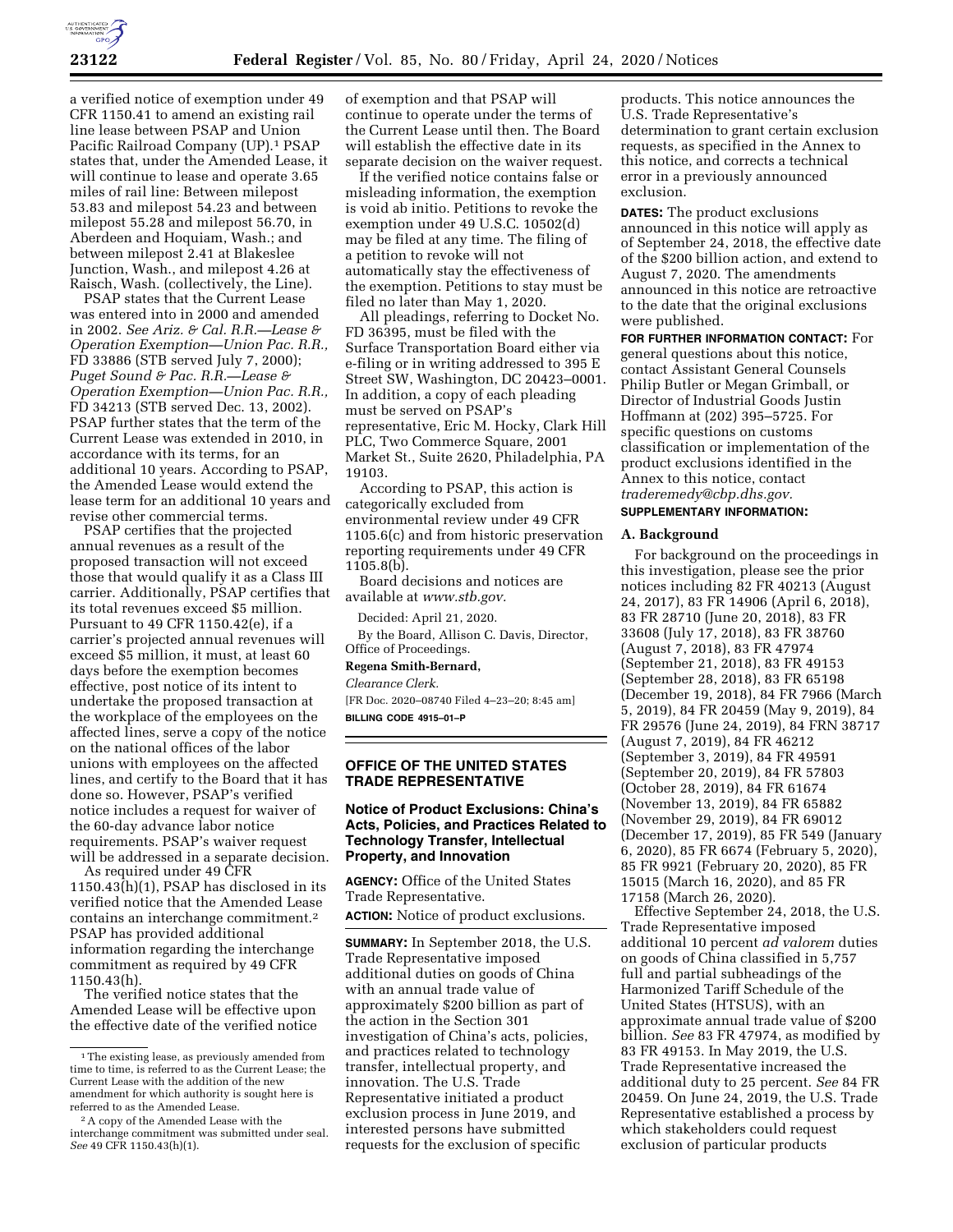classified within an 8-digit HTSUS subheading covered by the \$200 billion action from the additional duties. *See* 84 FR 29576 (the June 24 notice).

Under the June 24 notice, requests for exclusion were required to identify the product subject to the request in terms of the physical characteristics that distinguish the product from other products within the relevant 8-digit HTSUS subheading covered by the \$200 billion action. Requestors were also required to provide the 10-digit HTSUS subheading most applicable to the particular product requested for exclusion, and could submit information on the ability of U.S. Customs and Border Protection to administer the requested exclusion. Requestors were asked to provide the quantity and value of the Chinese-origin product that the requestor purchased in the last three years. With regard to the rationale for the requested exclusion, requests had to address the following factors:

• Whether the particular product is available only from China and specifically whether the particular product and/or a comparable product is available from sources in the United States and/or third countries.

• Whether the imposition of additional duties on the particular product would cause severe economic harm to the requestor or other U.S. interests.

• Whether the particular product is strategically important or related to ''Made in China 2025'' or other Chinese industrial programs.

The June 24 notice stated that the U.S. Trade Representative would take into account whether an exclusion would

undermine the objective of the Section 301 investigation.

The June 24 notice required submission of requests for exclusion from the \$200 billion action no later than September 30, 2019, and noted that the U.S. Trade Representative would periodically announce decisions. In August 2019, the U.S. Trade Representative granted an initial set of exclusion requests. *See* 84 FR 38717. The U.S. Trade Representative granted additional exclusions in September 2019, October 2019, November 2019, December 2019, January 2020, February 2020, and March 2020. *See* 84 FR 49591, 84 FR 57803, 84 FR 61674, 84 FR 65882, 84 FR 69012, 85 FR 549, 85 FR 6674, 85 FR 9921, 85 FR 15015, and 85 FR 17158. The Office of the United States Trade Representative (USTR) regularly updates the status of each pending request on the Exclusions Portal at *[https://exclusions.ustr.gov/s/](https://exclusions.ustr.gov/s/docket?docketNumber=USTR-2019-0005) [docket?docketNumber=USTR-2019-](https://exclusions.ustr.gov/s/docket?docketNumber=USTR-2019-0005) [0005.](https://exclusions.ustr.gov/s/docket?docketNumber=USTR-2019-0005)* 

## **B. Determination To Grant Certain Exclusions**

Based on the evaluation of the factors set forth in the June 24 notice, which are summarized above, pursuant to sections 301(b), 301(c), and 307(a) of the Trade Act of 1974, as amended, and in accordance with the advice of the interagency Section 301 Committee, the U.S. Trade Representative has determined to grant the product exclusions set forth in the Annex to this notice. The U.S. Trade Representative's determination also takes into account advice from advisory committees and any public comments on the pertinent exclusion requests.

As set forth in the Annex, the exclusions are reflected in one 10-digit HTSUS subheading, which covers 20 separate exclusion requests, and 107 specially prepared product descriptions, which cover 157 separate exclusion requests.

In accordance with the June 24 notice, the exclusions are available for any product that meets the description in the Annex, regardless of whether the importer benefitting from the product exclusion filed an exclusion request. Further, the scope of each exclusion is governed by the scope of the product descriptions in the Annex, and not by the product descriptions found in any particular request for exclusion.

Paragraph A, subparagraphs 3 through 5 of the Annex contain conforming amendments to the HTSUS reflecting the modifications made by the Annex. Paragraph B of the Annex contains an amendment reflecting a technical correction to a certain note to the HTSUS, specifically U.S. note 20(mm)(11), published at 84 FR 61674 (November 13, 2019).

As stated in the September 20, 2019 notice, the exclusions will apply from September 24, 2018, to August 7, 2020. U.S. Customs and Border Protection will issue instructions on entry guidance and implementation.

The U.S. Trade Representative will continue to issue determinations on pending requests on a periodic basis.

#### **Joseph Barloon,**

*General Counsel, Office of the U.S. Trade Representative.*  **BILLING CODE 3290–F0–P**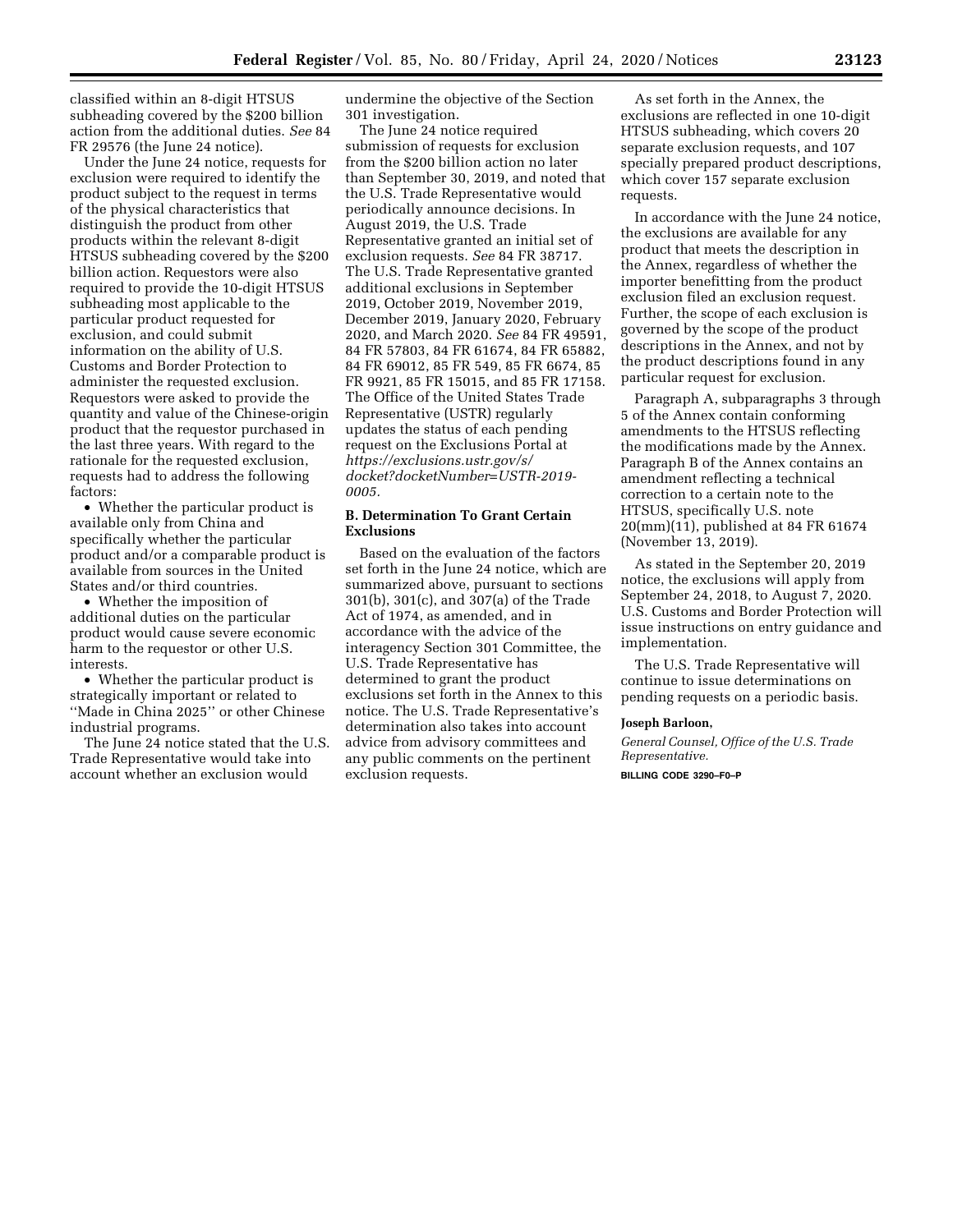# **ANNEX**

- A. Effective with respect to goods entered for consumption, or withdrawn from warehouse for consumption, on or after  $12:01$  a.m. eastern daylight time on September 24, 2018. subchapter III of chapter 99 of the Harmonized Tariff Schedule of the United States (HTSUS) is modified:
- 1. by inserting the following new heading 9903.88.45 in numerical sequence, with the material in the new heading inserted in the columns of the HTSUS labeled "Heading/Subheading", "Article Description", and "Rates of Duty 1-General", respectively:

|                   | <b>Article Description</b>                                                                                                                    | <b>Rates of Duty</b>                                        |                |  |
|-------------------|-----------------------------------------------------------------------------------------------------------------------------------------------|-------------------------------------------------------------|----------------|--|
| Heading/          |                                                                                                                                               |                                                             |                |  |
| <b>Subheading</b> |                                                                                                                                               | General                                                     | <b>Special</b> |  |
| "9903.88.45"      | Articles the product of China, as provided for<br>in U.S. note 20(xx) to this subchapter, each<br>covered by an exclusion granted by the U.S. | The duty<br>provided in<br>the<br>applicable<br>subheading" |                |  |

2. by inserting the following new U.S. note  $20(xx)$  to subchapter III of chapter 99 in numerical sequence:

"(xx) The U.S. Trade Representative determined to establish a process by which particular products classified in heading 9903.88.03 and provided for in U.S. notes 20(e) and (f) to this subchapter could be excluded from the additional duties imposed by heading 9903.88.03. See 83 Fed. Reg. 47974 (September 21, 2018) and 84 Fed. Reg. 29576 (June 24, 2019). Pursuant to the product exclusion process, the U.S. Trade Representative has determined that the additional duties provided for in heading 9903.88.03 shall not apply to the following particular products, which are provided for in the enumerated statistical reporting numbers:

- $1)$ 8424.90.9080
- $2)$ Seeds of mung beans (Vigna radiata (L.) Wilczek) of a kind used for sowing (described in statistical reporting number 0713.31.1000)
- 3) Preparations of chopped garlic, certified organic, packaged with water, citric acid, and salt, put up for retail sale (described in statistical reporting number 2005.99.9700)
- 4) Aluminum hydroxide (CAS No. 21645-51-2) in powder form (described in statistical reporting number 2818.30.0000)
- $5)$ Cubic boron nitride (CAS No. 10043-11-5) (described in statistical reporting number 2850.00.5000)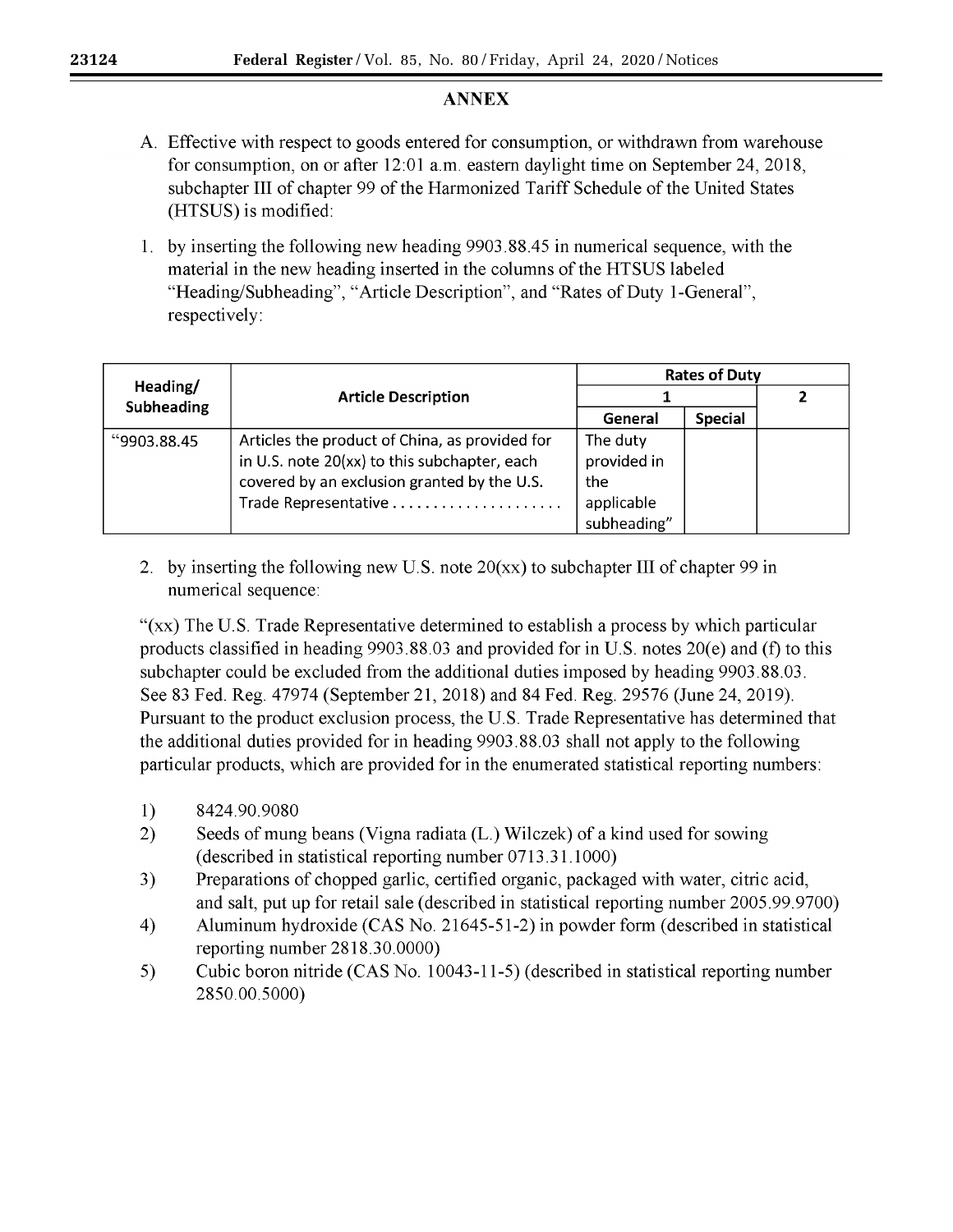| 6)  | 2-Ethoxynaphthalene (CAS No. 93-18-5) (described in statistical reporting number<br>2909.30.2000)                                                                       |
|-----|-------------------------------------------------------------------------------------------------------------------------------------------------------------------------|
| 7)  | 1-(4-tert-Butyl-2,6-dimethyl-3,5-dinitrophenyl) ethanone (Musk ketone) (CAS No.<br>81-14-1) (described in statistical reporting number 2914.79.1000)                    |
| 8)  | 2-Cyclohexylethyl acetate (CAS No. 21722-83-8) (described in statistical reporting<br>number 2915.39.4550)                                                              |
| 9)  | Glyoxylic acid (IUPAC name: 2-oxoacetic acid) (CAS No. 298-12-4), imported as a<br>50-percent aqueous solution (described in statistical reporting number 2918.30.9000) |
| 10) | 1-Cyanoguanidine (Dicyandiamide) (CAS No. 461-58-5) (described in statistical<br>reporting number 2926.20.0000)                                                         |
| 11) | 1,2-Dibromo-2,4-dicyanobutane (IUPAC Name: 2-bromo-2-                                                                                                                   |
|     | (bromomethyl) pentaned initrile) (CAS No. 356-65-7) (described in statistical                                                                                           |
|     | reporting number 2926.90.5050)                                                                                                                                          |
| 12) | Mixtures of hydrofluorocarbons, containing 40 to 44 percent by weight of 1,1,1,2-                                                                                       |
|     | tetrafluoroethane (CAS No. 811-97-2), 56 to 60 percent by weight of                                                                                                     |
|     | pentafluoroethane (CAS No. 354-33-6) and up to 2 percent by weight of lubricating                                                                                       |
|     | oil (described in statistical reporting number 3824.78.0020)                                                                                                            |
| 13) | Mixtures containing 2-(dimethylamino)ethanol (CAS No. 108-01-0) (described in                                                                                           |
|     | statistical reporting number 3824.99.9297)                                                                                                                              |
| 14) | Sacks and bags of plant-based materials including cornstarch, biodegradable, not                                                                                        |
|     | containing polyethylene (described in statistical reporting number 3923.29.0000)                                                                                        |
| 15) | Wall panels of cellulose polyvinyl chloride, each measuring not less than 123 cm but                                                                                    |
|     | not more than 245 cm in length, not more than 184 cm in height, and not more than 3                                                                                     |
|     | cm in width, put up for retail sale in packs of 6 panels weighing not less than 13.5 kg                                                                                 |
|     | and not more than 29 kg (described in statistical reporting number 3925.90.0000)                                                                                        |
| 16) | Cable protectors of rubber, each measuring not more than 91 cm in length, not more                                                                                      |
|     | than 51 cm in width and not more than 5.2 cm in height, with 5 channels for multiple                                                                                    |
|     | cables or hoses not more than 3.8 cm in diameter, with a lid of polyvinyl chloride,                                                                                     |
|     | weighing not more than 14.5 kg, with a load capacity of not more than 8,200 kg                                                                                          |
|     | (described in statistical reporting number 4016.99.6050)                                                                                                                |
| 17) | Parking stops of recycled rubber, each measuring not more than 123 cm in length, not                                                                                    |
|     | more than 15.5 cm in width and not more than 10.5 cm in height, weighing not more                                                                                       |
|     | than 16 kg (described in statistical reporting number 4016.99.6050)                                                                                                     |
| 18) | Messenger bags of polyester, each measuring not more than 50 cm by 38 cm by 11                                                                                          |
|     | cm, weighing not more than 2.5 kg (described in statistical reporting number                                                                                            |
|     | 4202.12.8130)                                                                                                                                                           |
| 19) | Backpacks with hydration system, each measuring not more than 51 cm by 28 cm by                                                                                         |
|     | 9 cm, weighing not more than 1 kg (described in statistical reporting number                                                                                            |
|     | 4202.92.0400)                                                                                                                                                           |
| 20) | Backpacks of 66.66 tex polyester, without hydration systems, each measuring not                                                                                         |
|     | more than 57 cm by 44 cm by 11 cm (described in statistical reporting number<br>4202.92.3120)                                                                           |
| 21) | Duffel bags of polyester, each measuring not more than 81 cm by 39 cm by 11 cm,                                                                                         |
|     | weighing not more than 7 kg (described in statistical reporting number 4202.92.3131)                                                                                    |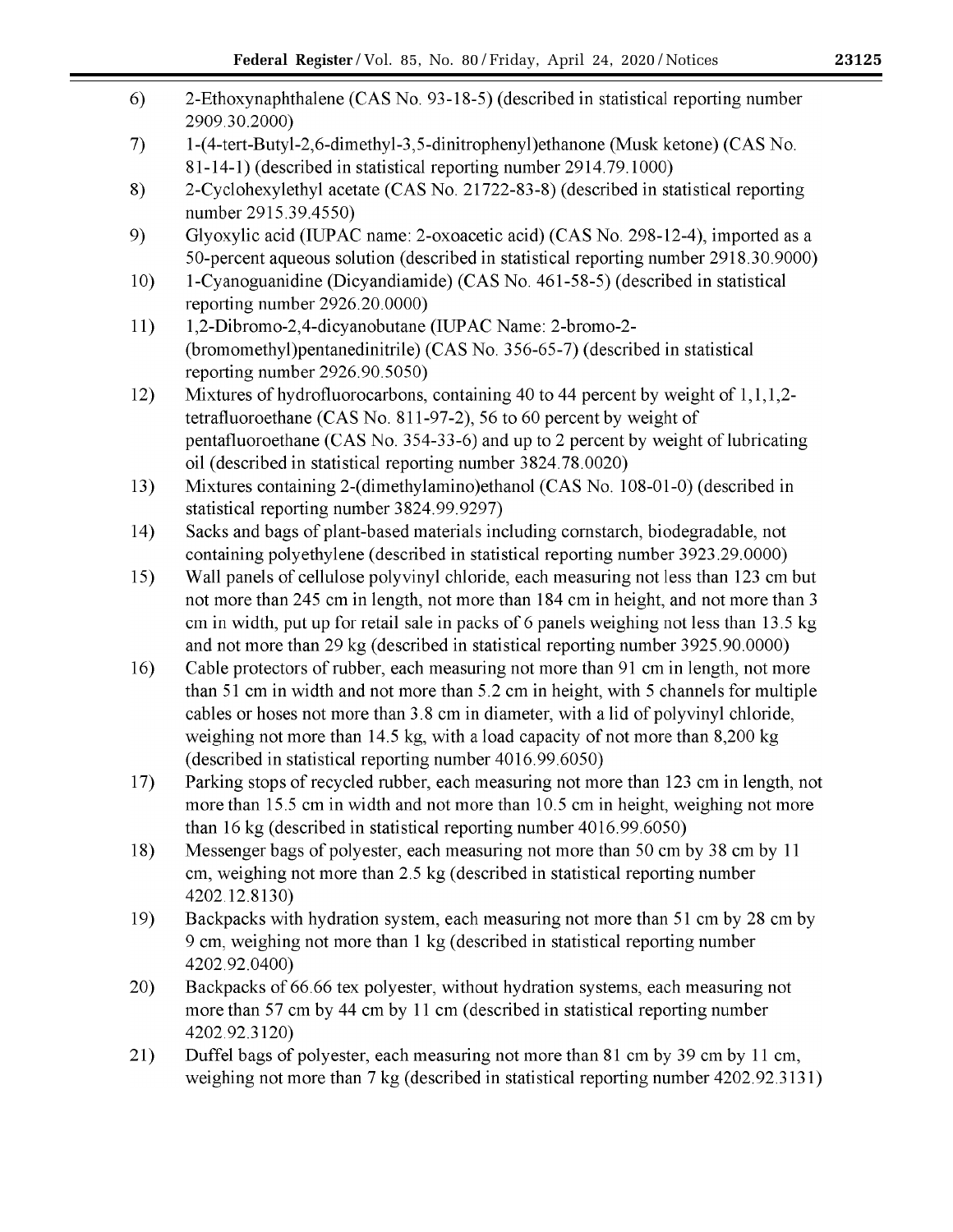| 22) | Duffel bags made predominantly of man-made fibers, each measuring not more than<br>98 cm by 52 cm by 17 cm, weighing not more than 7 kg, with wheels (described in<br>statistical reporting number 4202.92.3131)                                                                                                                                                                                                                             |
|-----|----------------------------------------------------------------------------------------------------------------------------------------------------------------------------------------------------------------------------------------------------------------------------------------------------------------------------------------------------------------------------------------------------------------------------------------------|
| 23) | Garment bags of polyester, each measuring not more than 69 cm by 46 cm by 11 cm,<br>weighing not more than 2 kg (described in statistical reporting number 4202.92.3131)                                                                                                                                                                                                                                                                     |
| 24) | Shaving/toiletry bags of polyester, each measuring not more than 30 cm by 28 cm by<br>11 cm, weighing not more than 1 kg (described in statistical reporting number<br>4202.92.3131)                                                                                                                                                                                                                                                         |
| 25) | Padfolios of faux leather or polyester, with or without zippers, each containing a<br>writing pad (described in statistical reporting number 4820.10.2020)                                                                                                                                                                                                                                                                                   |
| 26) | Binders with polyester covers, weighing less than 800 g, each measuring less than 36<br>cm in length, less than 25 cm in width, and less than 6 cm in depth (described in<br>statistical reporting number 4820.30.0040)                                                                                                                                                                                                                      |
| 27) | Chinstraps designed for use on football helmets, each with webbing of woven<br>polyester fabric encased in PVC, foam padding of closed cell foam and buckle clasp<br>of stainless steel (described in statistical reporting number 6507.00.0000)                                                                                                                                                                                             |
| 28) | Front pads and side pads designed for use on football helmets, each helmet with a<br>vinyl top and bottom of PVC, foam padding of closed cell foam and a buckle clasp of<br>stainless steel (described in statistical reporting number 6507.00.0000)                                                                                                                                                                                         |
| 29) | Fiber optic faceplates in the form of sealed glass funnels, for actual use in cathode-ray<br>tubes (CRTs), round, each not more than 5.4 cm in diameter, weighing not more than<br>78 g, with a maximum thickness of 1.15 cm (described in statistical reporting number<br>7011.20.4500)                                                                                                                                                     |
| 30) | Glass faceplates for cathode-ray tubes (CRTs), round, each measuring not more than<br>8 cm in diameter, not more than 0.36 cm at center thickness, and weighing not more<br>than 50 $g$ (described in statistical reporting number 7011.20.4500)                                                                                                                                                                                             |
| 31) | Railroad air brake pipe fitting branch pipe tees of carbon or alloy steel (cast steel), not<br>threaded, with welded sockets, each measuring not less than 7 cm by 5 cm by 5 cm<br>but not more than 11 cm by 13 cm by 13 cm, weighing not less than 0.4 kg but not<br>more than 2.4 kg, conforming to the Association of American Railroads (AAR)<br>specifications S-400 (described in statistical reporting number 7307.19.9080)          |
| 32) | Railroad tank car serpentine pipe fittings of carbon or alloy steel (cast steel), not<br>threaded but welded to connect to pipes, each weighing not less than 0.9 kg but not<br>more than 3.4 kg, measuring not less than 12 cm by 7 cm by 2 cm but not more than<br>16 cm by 13 cm by 11 cm, conforming to the Association of American Railroads<br>(AAR) specifications M-1002 (described in statistical reporting number<br>7307.19.9080) |
| 33) | Tire chains of iron or nonalloy steel, with links not over 10 mm in diameter<br>(described in statistical reporting number 7315.82.5000)                                                                                                                                                                                                                                                                                                     |
| 34) | Bolts of galvanized steel, each with hexagonal heads which are fitted with plastic<br>knobs to facilitate installation into a steel nut incorporated in awnings, having threads<br>with a diameter of 6 mm or more (described in statistical reporting number<br>7318.15.2065)                                                                                                                                                               |
|     |                                                                                                                                                                                                                                                                                                                                                                                                                                              |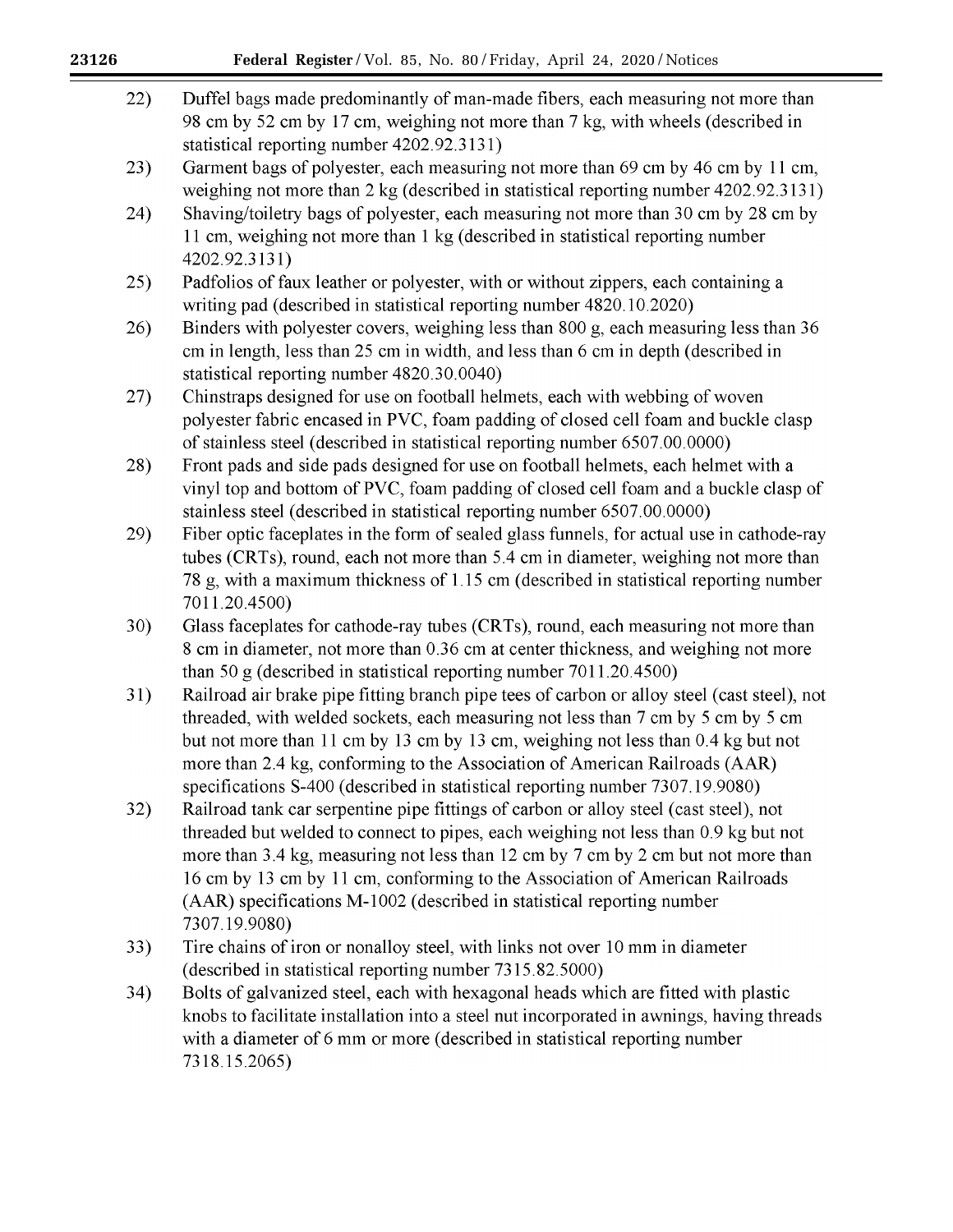- 35) Hose crimp collars of stainless steel, each weighing not more than 0.1 kg, measuring not more than 2.7 cm in diameter, not less than 1.4 cm but not more than 4.2 cm in length, not less than 1.3 cm but not more than 4.3 cm round (described in statistical reporting number 7326.90.8688)
- 36) Quick connect body sleeve couplings of steel, with cylinder shape, each measuring not more than 3 cm in length and not more than 4 cm in diameter (described in statistical reporting number 7326.90.8688)
- 37) Bismuth metal (described in statistical reporting number 8106.00.0000)
- 38) Flexible tubing of stainless steel, each with an inner hose with garden hose fittings, weighing not more than 1.5 kg, measuring not less than 760 cm but not more than 3,052 cm in length (described in statistical reporting number 8307.10.3000)
- 39) Buckles of stainless steel, each incorporating a snap fastener socket and adjustment teeth, designed for use with football helmet chin straps (described in statistical reporting number 8308.90.6000)
- 40) Sign plates, name plates, address plates, or similar plates of chromium plated base metals or of nickel or aluminum, each weighing not less than 4 g (described in statistical reporting number 8310.00.0000)
- 41) Parts suitable for use solely or principally with spark-ignition internal combustion piston engines of heading 8407 for marine propulsion (other than cast-iron parts, not advanced beyond cleaning, and machined only for the removal of fins, gates, sprues and risers or to permit location in finishing machinery or connecting rods) (described in statistical reporting number 8409.91.9290)
- Parts suitable for use solely or principally with spark-ignition internal combustion 42) piston engines of heading 8407 (other than for aircraft engines, cast-iron parts, not advanced beyond cleaning, and machined only for the removal of fins, gates, sprues and risers or to permit location in finishing machinery, for vehicles of subheading 8701.20 or heading 8702, 8703 or 8704, for marine propulsion engines or connecting rods) (described in statistical reporting number 8409.91.9990)
- 43) DC blowers for use in motor vehicle climate control systems, each measuring no less than 328 mm by 127 mm by 107 mm and no more than  $352$  mm by 209 mm by 162 mm (described in statistical reporting number 8414.59.6540)
- DC centrifugal radial blowers, each measuring not less than 350 mm by 127 mm by 44) 107 mm and not more than 350 mm by 168 mm by 140 mm, of an output of 115 W to 280 W, and weighing at least 1.85 kg and no more than 2.08 kg (described in statistical reporting number 8414.59.6560)
- 45) Electrical/battery operated axial leaf blowers (described in statistical reporting number 8414.59.6590)
- Parts of fans, consisting of column assemblies comprising telescoping steel tubes, 46) each with a mechanism to lock the assembly at a desired length, and front grills of steel, the foregoing for use in the manufacture of household pedestal fans (described in statistical reporting number 8414.90.1040)
- 47) Retail computing scales, digital with tactile keypad or VGA display, with a maximum weighing capacity of not less than 10 kg but not more than 15.5 kg, measuring not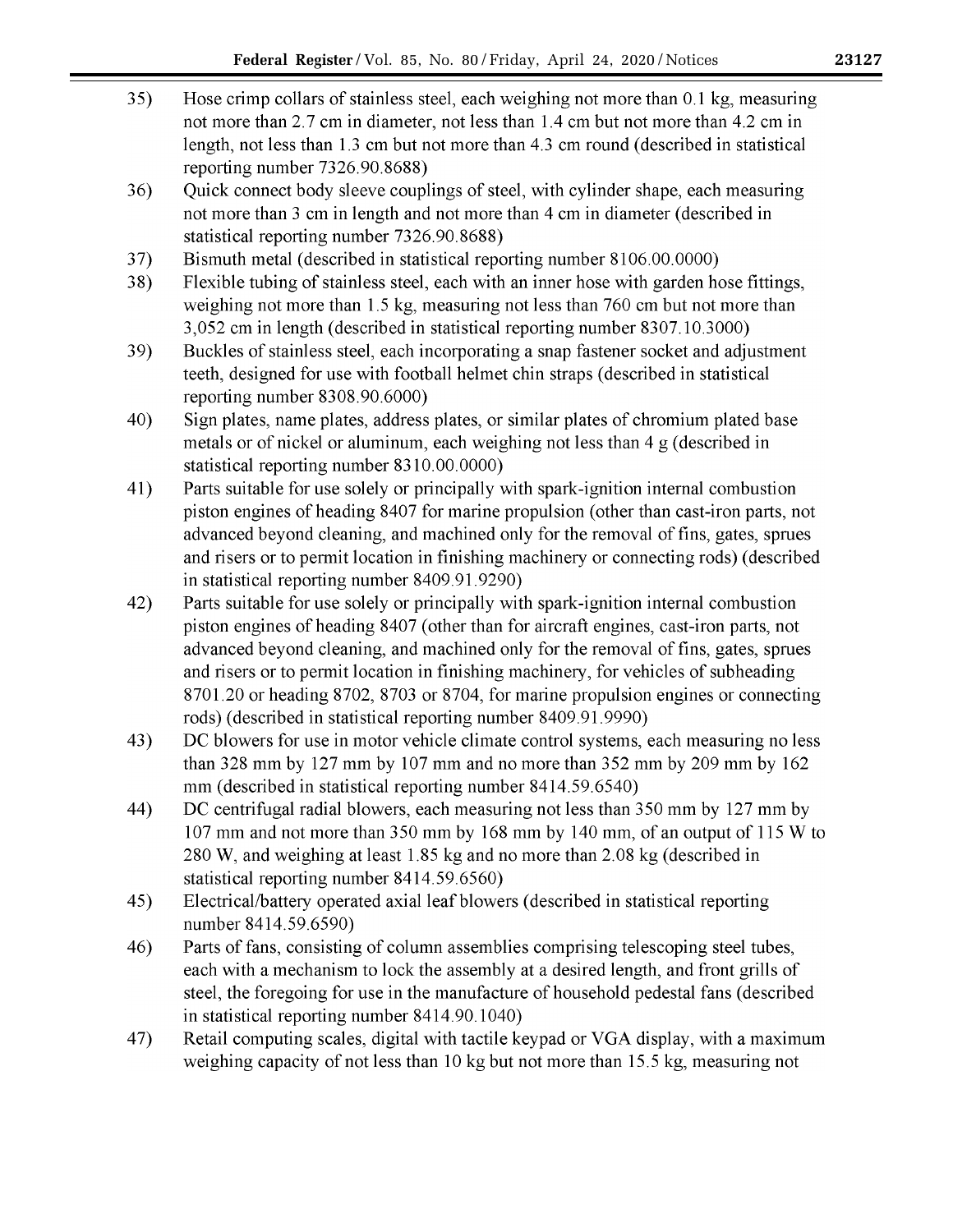less than 15 cm in width by 21 cm depth but not more than 41 cm in width by 25 cm in depth (described in statistical reporting number 8423.81.0030)

- 48) Compact portable shipping scales, of stainless steel, with a maximum weighing capacity of not more than 16 kg, with a digital display, weight below hook, and handles, measuring not less than 19 cm in width, not less than 21 cm in depth, not less than 3 cm in height but not more than 52 cm in width, not more than 41 cm in depth, not more than 13 cm in height (described in statistical reporting number 8423.81.0040)
- 49) Hand-operated trunnion mounted ball valves of steel, each measuring over 5 cm but not exceeding 60 cm in diameter (described in statistical reporting number 8481.80.3070)
- $50)$ Parts of spark-ignition internal combustion piston engines or rotary engines, consisting of transmission shafts (including camshafts and crankshafts) and cranks, the foregoing of machined cast iron or other ferrous metals, other than for engines of vehicles of chapter 87 (described in statistical reporting number 8483.10.1050)
- $51)$ Manual valve actuators, traveling nut type, of iron, each measuring over 20 cm but not exceeding 200 cm in length, suitable for use with ball, butterfly, plug or quadrosphere valves (described in statistical reporting number 8483.40.5010)
- $52)$ Electric gear motors, single-phase AC, 4-pole permanent split capacitor type, of an output of 38 W or more but not exceeding 74.5 W, each enclosed in a housing of plastics measuring 12 cm or more but not more than 17 cm in length, which pivots at the end of a support of plastics, the other end of which houses on-off-oscillate and speed controls (described in statistical reporting number 8501.40.2020)
- $53)$ Electric gear motors, single-phase AC, 4-pole permanent split capacitor type, of an output of 38 W or more but not exceeding 74.5 W, each enclosed in a housing of plastics measuring 13 cm or more but not more than 16 cm in length, which pivots at the end of a support of plastics, the other end of which houses on-off and speed controls (described in statistical reporting number 8501.40.2020)
- 54) Electric gear motors, single-phase AC, 4-pole permanent split capacitor type, of an output of 38 W or more but not exceeding 74.5 W, each enclosed in a housing of plastics with on-off and speed controls (described in statistical reporting number 8501.40.2020)
- 55) Electric motors other than gear motors, single-phase AC, 4-pole permanent split capacitor type, of an output of 60 W or more but not exceeding 74.5 W, each with a rotary switch attached by insulated conductors, enclosed in a housing of base metals (described in statistical reporting number 8501.40.2040)
- Electric gear motors, single phase AC, of an output of 74.6 W or more but not 56) exceeding 228 W, each with a spring, a coupling, and a locking connector, the assembly measuring not more than 30 cm in length, not more than 11 cm in width, not more than 16 cm in height (described in statistical reporting number 8501.40.4020)
- 57) Electric gear motors, single-phase AC, 4-pole permanent split capacitor type, of an output of 75 W or more but not exceeding 95 W, enclosed in a housing of plastics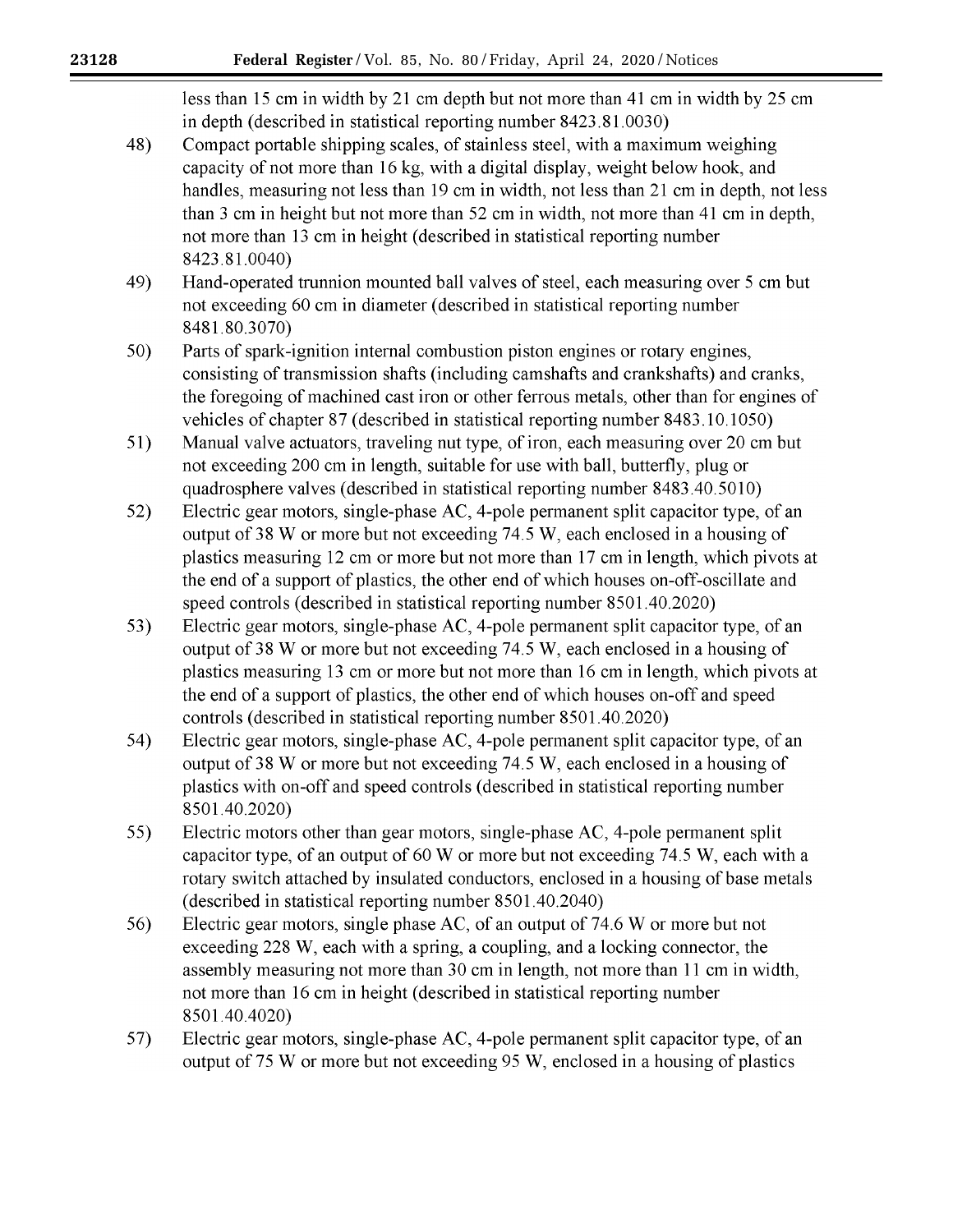which pivots at the end of a support of plastics, the other end of which houses on-offoscillate and speed controls (described in statistical reporting number 8501.40.4020)

- 58) Electric motors other than gear motors, single-phase AC, 4-pole permanent split capacitor type, of an output of 75 W or more but not exceeding 110 W, each with a switch attached by insulated conductors, enclosed in a round housing of base metals with outside diameter measuring 85 mm or more but not exceeding 95 mm (described in statistical reporting number 8501.40.4040)
- 59) Power supplies for automatic data processing machines, each with a power output exceeding 50 W but not exceeding 150 W, weighing not more than 0.5 kg, measuring not more than 12.5 cm in length, not more than 5.6 cm in width and not more than 3.4 cm in depth, with integrated surge protection (described in statistical reporting number 8504.40.7007)
- $60)$ Rectifiers for charging of batteries, each measuring at least 275 mm but not more than 281 mm in length, at least 243 mm but not more than 249 mm in width and at least 102 mm but not more than 116 mm in height; weighing less than 5 kg, with input and output wires with connectors and attached mounting bracket (described in statistical reporting number 8504.40.9550)
- 61) Power adapters for a weather sensor or weather station display (described in statistical reporting number 8504.40.9580)
- $62)$ Robotic vacuum cleaners designed for residential use, each with a self-contained electric motor of a power not exceeding 50 W and dust bag/receptacle capacity not exceeding 1 L, whether or not shipped with accessories (described in statistical reporting number 8508.11.0000)
- 63) Ignition coils for spark-ignition internal combustion engines of a kind used in outdoor power equipment (described in statistical reporting number 8511.30.0080)
- 64) Solenoid switches used in starter systems of internal combustion engines suitable for use in outdoor power equipment (described in statistical reporting number 8511.80.6000)
- 65) Fan-forced portable electric heaters, each with a ceramic heating element (described in statistical reporting number 8516.29.0030)
- 66) Fan-forced portable electric heaters, each with a resistance heating element (described in statistical reporting number 8516.29.0030)
- Portable countertop air fryers of a kind used for domestic purposes (described in 67) statistical reporting number 8516.60.4070)
- 68) Tubular electric heating resistors (described in statistical reporting number 8516.80.8000)
- 69) Closed-loop, digital, video security systems, each consisting of one 4- or 8-channel network video recorder (NVR) or one 4- channel gateway that connects wirelessly at least 2 but no more than 8 color television cameras in housings of plastics, cables and power adapters, put up for retail sale (described in statistical reporting number 8525.80.3010)
- 70) Closed-loop, digital, video security systems, each consisting of one 4-, 8- or 16channel digital video recorder (DVR) that connects via cables to at least 2 but no more than 16 color television cameras in housings of plastics, cables and power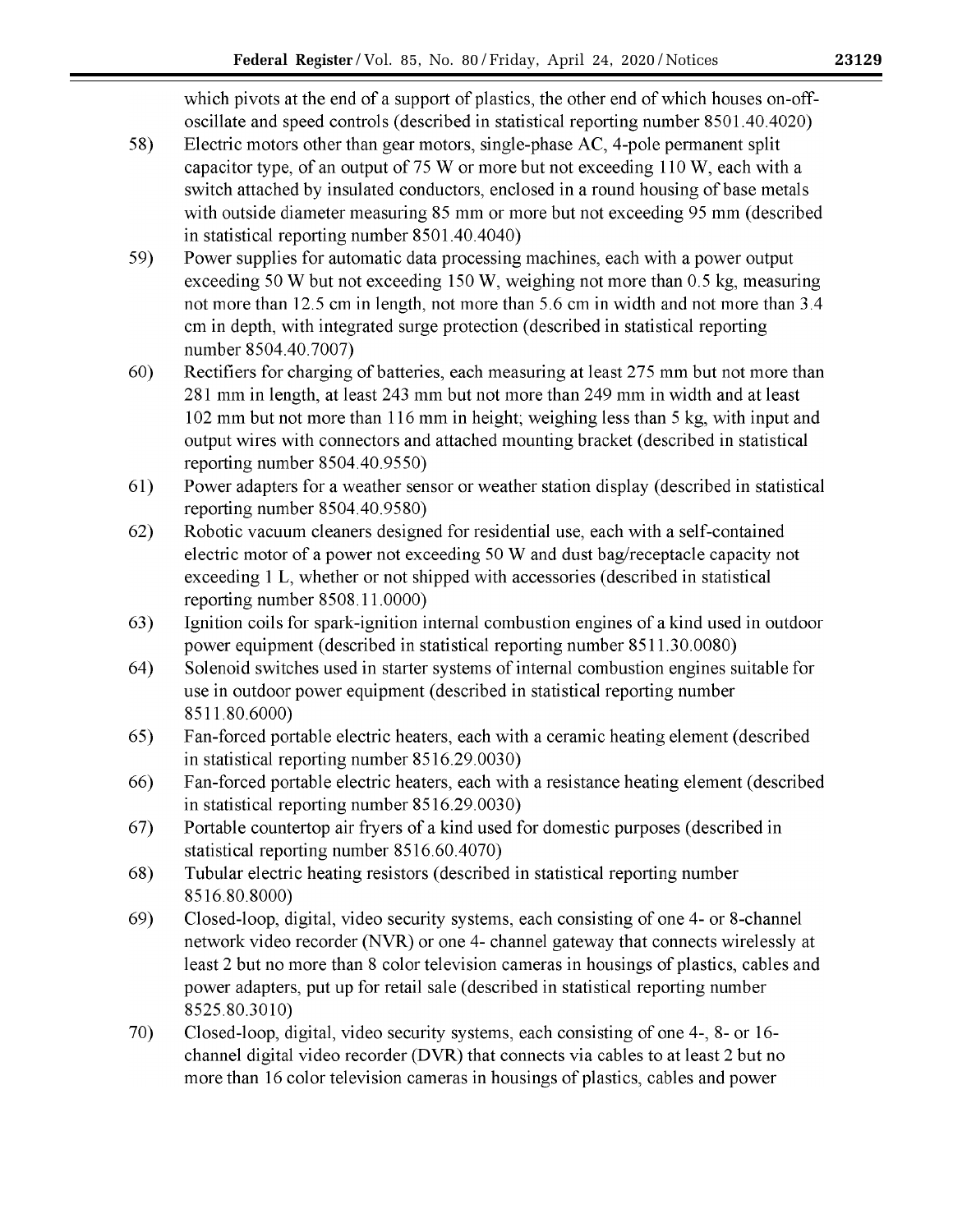adapters, put up for retail sale (described in statistical reporting number 8525.80.3010)

- $71)$ Indicator panels incorporating light emitting diodes (LEDs), black plastic vacuum form or injection molding backing, with digital or illuminated border, capable of displaying words (described in statistical reporting number 8531.20.0040)
- $72)$ Printed circuit board assemblies specially designed to control sound signals (alarms) in medical infusion pumps (described in statistical reporting number 8531.90.3000)
- $73)$ Wall-mounted receptacles conforming to types 1-15R, 5-15R or 5-20R of the National Electrical Manufacturers Association (NEMA), for a voltage not exceeding 1,000 V, with one or more standard sockets, whether or not incorporating one or more USB ports (described in statistical reporting number 8536.69.8000)
- Controllers rated at 120 V, 60 Hz, suitable for electrically controlling hospital beds 74) (described in statistical reporting number 8537.10.9170)
- Electric power control bases, which switch an electric load between sources, either  $75)$ manually or automatically, for a voltage not exceeding 1,000 V (described in statistical reporting number 8537.10.9170)
- 76) Electric power control boards, designed for use in gas absorption refrigerators for recreational vehicles (described in statistical reporting number 8537.10.9170)
- 77) Printed circuit board assemblies specially designed to control medical infusion pumps (described in statistical reporting number 8537.10.9170)
- T8 tubular fluorescent lamps, each measuring not less than 60 cm but not exceeding 78) 118 cm in length (described in statistical reporting number 8539.31.0070)
- 79) Insulated electrical wiring harnesses with control cords, fitted with connectors, for a voltage not exceeding 1,000 V, for incorporation into gas absorption refrigerators for recreational vehicles (described in statistical reporting number 8544.42.9090)
- 80) Electrical insulators of ceramics, used in high-voltage, low-frequency electrical systems (described in statistical reporting number 8546.20.0030)
- 81) Ceramic electrical insulators of alumina for gas ignition electrode assemblies, each measuring at least 6.6 cm but not more than 11.5 cm in length and not more than 0.95 cm in diameter, weighing not more than  $25 g$  (described in statistical reporting number 8546.20.0090)
- 82) Tire carrier attachments, roof racks, fender liners, side protective attachments, the foregoing of steel (described in statistical reporting number 8708.29.5060)
- Road wheels of cast aluminum for vehicles of heading 8703, each measuring 30 cm 83) or more but not exceeding 56 cm in diameter and 15 cm or more but not over 31 cm in width (whether described in statistical reporting number 8708.70.4545 prior to January 1, 2020 or described in statistical reporting number 8708.70.4548 post January 1, 2020)
- Heater coils for use with the motor vehicles of headings 8701 to 8705, composed of 84) steel, copper, aluminum and plastic, each not less than 184 mm and not more than 355 mm in height, not less than 350 mm and not more than 774 mm in length and not less than 32 mm and not more than 308 mm in width, each rated at not less than 6,300 kcal per hour and not more than 22,700 kcal per hour (described in statistical reporting number 8708.99.8180)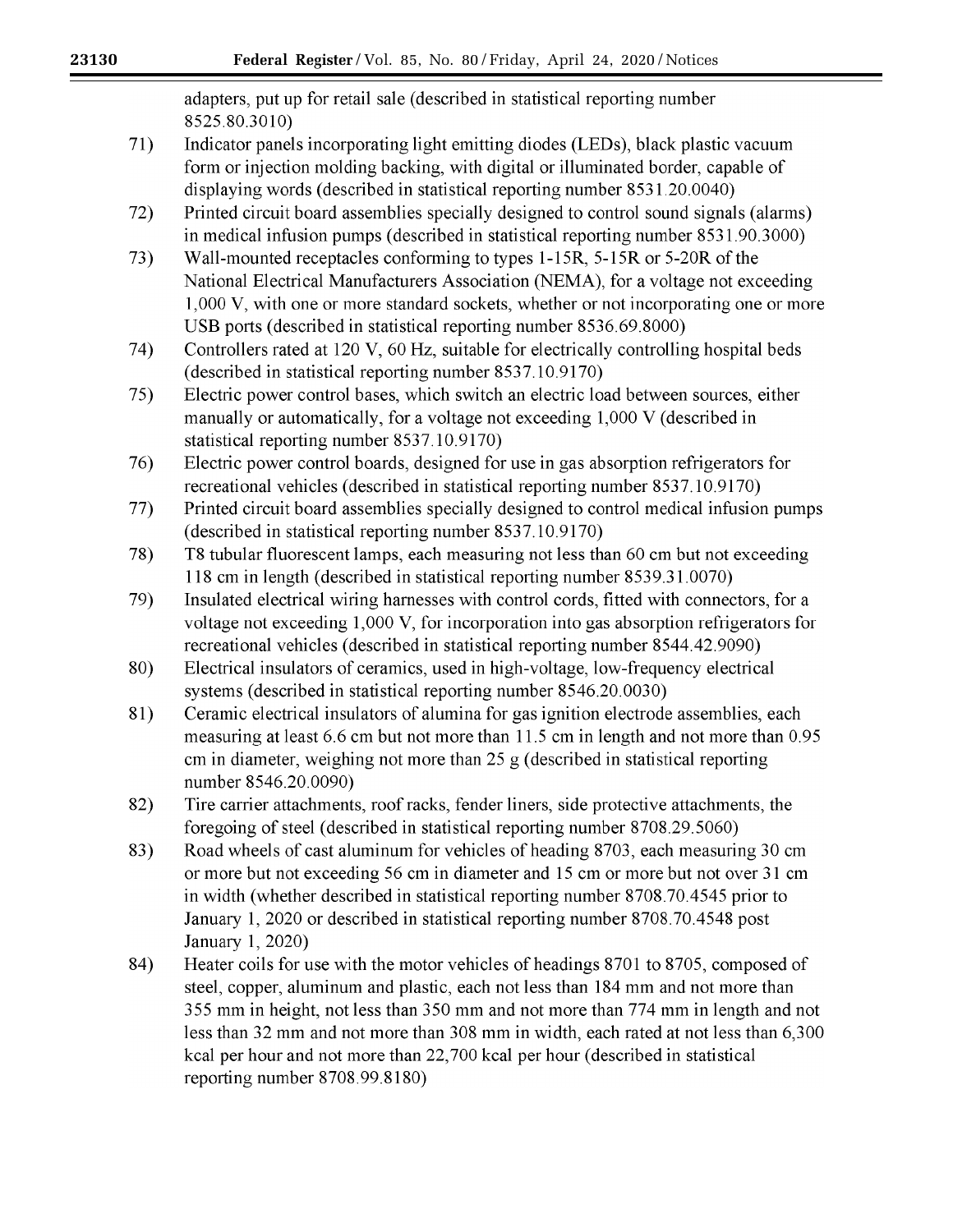- 85) Hitch riser plates of AISI 8620 alloy steel, each weighing not less than 94 g and not more than 96 g (described in statistical reporting number 8708.99.8180)
- 86) Hitches of powder-coated steel for use with the motor vehicles of headings 8701 to 8705, designed to distribute weight, incorporating an adjustable sway control clamp, an adjustable hitch head and a chrome-plated hitch ball, each ball not less than 5.5 cm and not more than 6 cm in diameter, each hitch weighing not less than 40 kg and not more than 41 kg (described in statistical reporting number 8708.99.8180)
- 87) Hitches of powder-coated steel for use with the motor vehicles of headings 8701 to 8705, for mounting in the bed of a truck, each incorporating two stationary legs, a head, a cross member, a slider, rail adapters, automatic locking jaws and a secondary handle lock, with an adjustable height not less than 36 cm and not more than 46 cm. with a gross trailer weight (GTW) capacity of not more than 9,980 kg (described in statistical reporting number 8708.99.8180)
- 88) Bicycles having both wheels exceeding 63.5 cm in diameter, weighing less than 16.3 kg complete without accessories and not designed for use with tires having a crosssectional diameter exceeding 4.13 cm, multi-speed (described in statistical reporting number 8712.00.2500)
- 89) Bicycles of aluminum having both wheels exceeding 25 cm but not exceeding 70 cm, each valued at less than \$45 (described in statistical reporting number 8712.00.4800)
- 90) Bicycle wheel rims, each not less than 30 cm and not more than 75 cm in diameter (described in statistical reporting number 8714.92.1000)
- 91) Bicycle wheel rims of aluminum, each not less than 451 mm and not more than 622 mm in diameter (described in statistical reporting number 8714.92.1000)
- 92) Wheel hubs and spoke hubs for use on trailers or semi-trailers (described in statistical reporting number 8716.90.5060)
- 93) Levels, each with a frame of ABS plastics and a paraffin mineral oil filled glass vial, measuring 10.16 cm in length and 3.81 cm in width (described in statistical reporting number 9015.30.8000)
- 94) Parts and accessories of meteorological instruments and appliances, each consisting of a wind vane made of plastics and base metal weighing no more than 25 g (described in statistical reporting number 9015.90.0190)
- 95) Parts and accessories of meteorological instruments and appliances, each consisting of an assembly comprising 3 rotating wind cups, bearings, an internal aspirating fan and one or more solar panels (described in statistical reporting number 9015.90.0190)
- 96) Parts and accessories of meteorological instruments and appliances, each consisting of an assembly made of plastic and metal comprising 3 wind cups weighing no more than  $35 \text{ g}$  (described in statistical reporting number 9015.90.0190)
- 97) Laboratory balances with sensitivity of 5 cg or better, with weighing capacity not exceeding 220 g, with touchscreen display, with chemical resistant full metal housing (described in statistical reporting number 9016.00.2000)
- 98) Portable electrical balances with sensitivity of 5 cg or better, of stainless steel (described in statistical reporting number 9016.00.2000)
- 99) 60-minute mechanical count-down kitchen timers (described in statistical reporting number 9106.90.8500)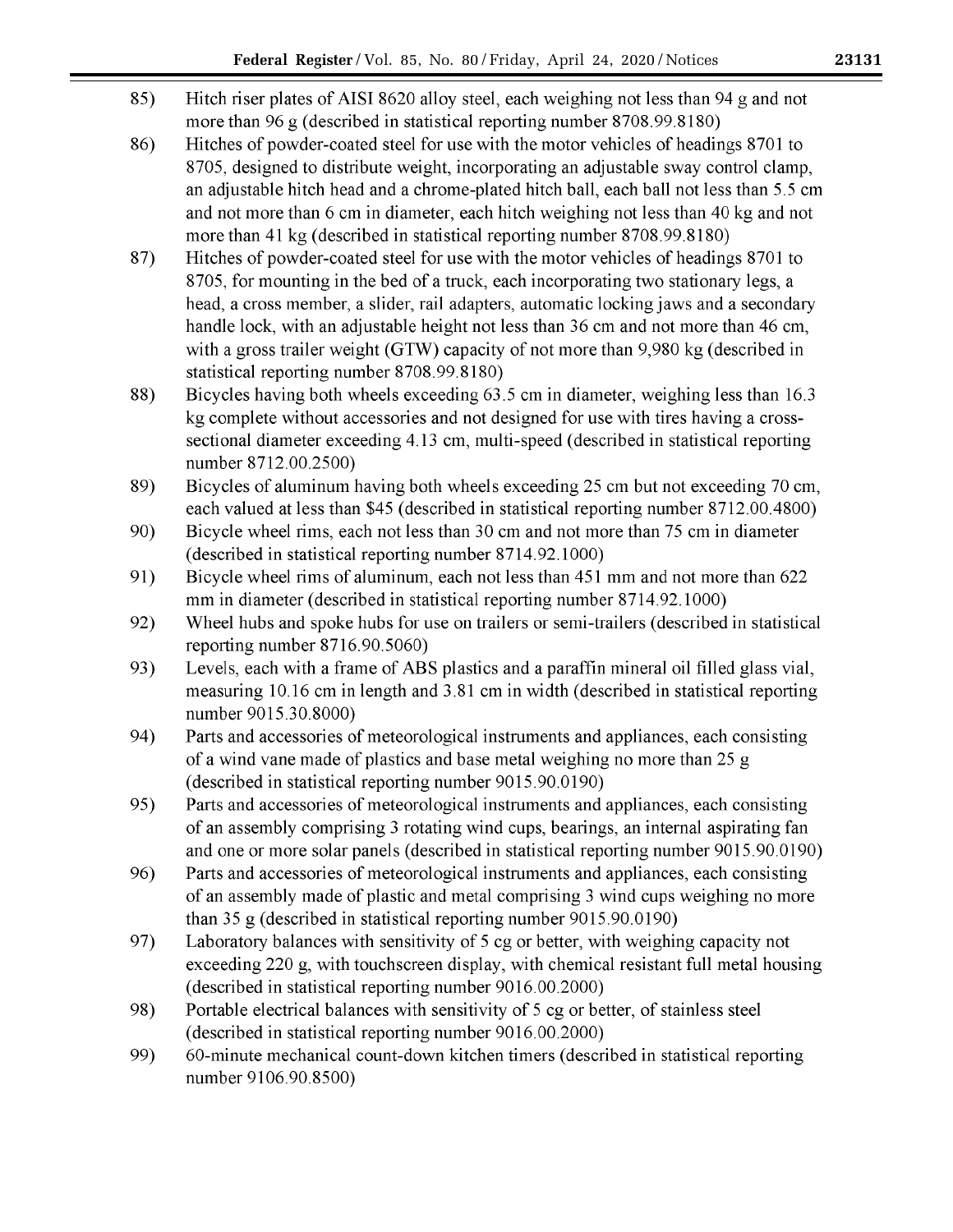| 100) | Toddler beds, bassinets and cradles, of metal (described in statistical reporting<br>number 9403.20.0017)                                                                                                                                                                       |
|------|---------------------------------------------------------------------------------------------------------------------------------------------------------------------------------------------------------------------------------------------------------------------------------|
| 101) | Adjustable height folding tables of aluminum, each measuring no more than 183 cm<br>by 122 cm by 72 cm (described in statistical reporting number 9403.20.0090)                                                                                                                 |
| 102) | Steel mobile tool carts on castors, each measuring not less than 40 cm by 40 cm by 46<br>cm but not more than 184 cm by 108 cm by 184 cm fitted with two locking cabinets,<br>drawers, and trays (described in statistical reporting number 9403.20.0090)                       |
| 103) | Tables of stainless steel, each measuring not less than 60 cm but not more than 189<br>cm in width, not less than 50 cm and not more than 77 cm in depth and not more than<br>92 cm in height, with adjustable legs (described in statistical reporting number<br>9403.20.0090) |
| 104) | Work benches of steel, each measuring not less than 152 cm in width and not more<br>than 49 cm in depth, fitted with castors, wood work surfaces of rubberwood and<br>multiple drawers (described in statistical reporting number 9403.20.0090)                                 |
| 105) | Changing tables of wood (described in statistical reporting number 9403.60.8081)                                                                                                                                                                                                |
| 106) | Bed rails, each of which attaches to the side of a bed to prevent the occupant of the<br>bed from rolling out, with a nylon mesh fabric cover (described in statistical reporting<br>number 9403.90.8041)                                                                       |
| 107) | Candle-shaped lamps, each measuring at least 15 cm but not more than 39 cm in<br>height, incorporating a light-emitting diode (LED) and a switch, powered by batteries<br>or 120 V mains (described in statistical reporting number 9405.40.8440)                               |

- Tripods of galvanized steel, each measuring not over 1.2 m in height by 0.2 m in  $108)$ width by 0.2 m in depth, weighing not over 5.5 kg (described in statistical reporting number 9620.00.3090)"
- 3. by amending the last sentence of the first paragraph of U.S. note 20(e) to subchapter III of chapter 99:
	- a. by deleting the word "or" where it appears after the phrase "U.S. note 20(tt) to subchapter III of chapter 99;"; and
	- b. by inserting the phrase "; or (12) heading  $9903.88.45$  and U.S. note  $20(xx)$  to subchapter III of chapter 99" after the phrase "U.S. note 20(vv) to subchapter III of chapter 99".
- 4. by amending U.S. note 20(f) to subchapter III of chapter 99;
	- a. by deleting the word "or" where it appears after the phrase "U.S. note 20(tt) to subchapter III of chapter 99;"; and